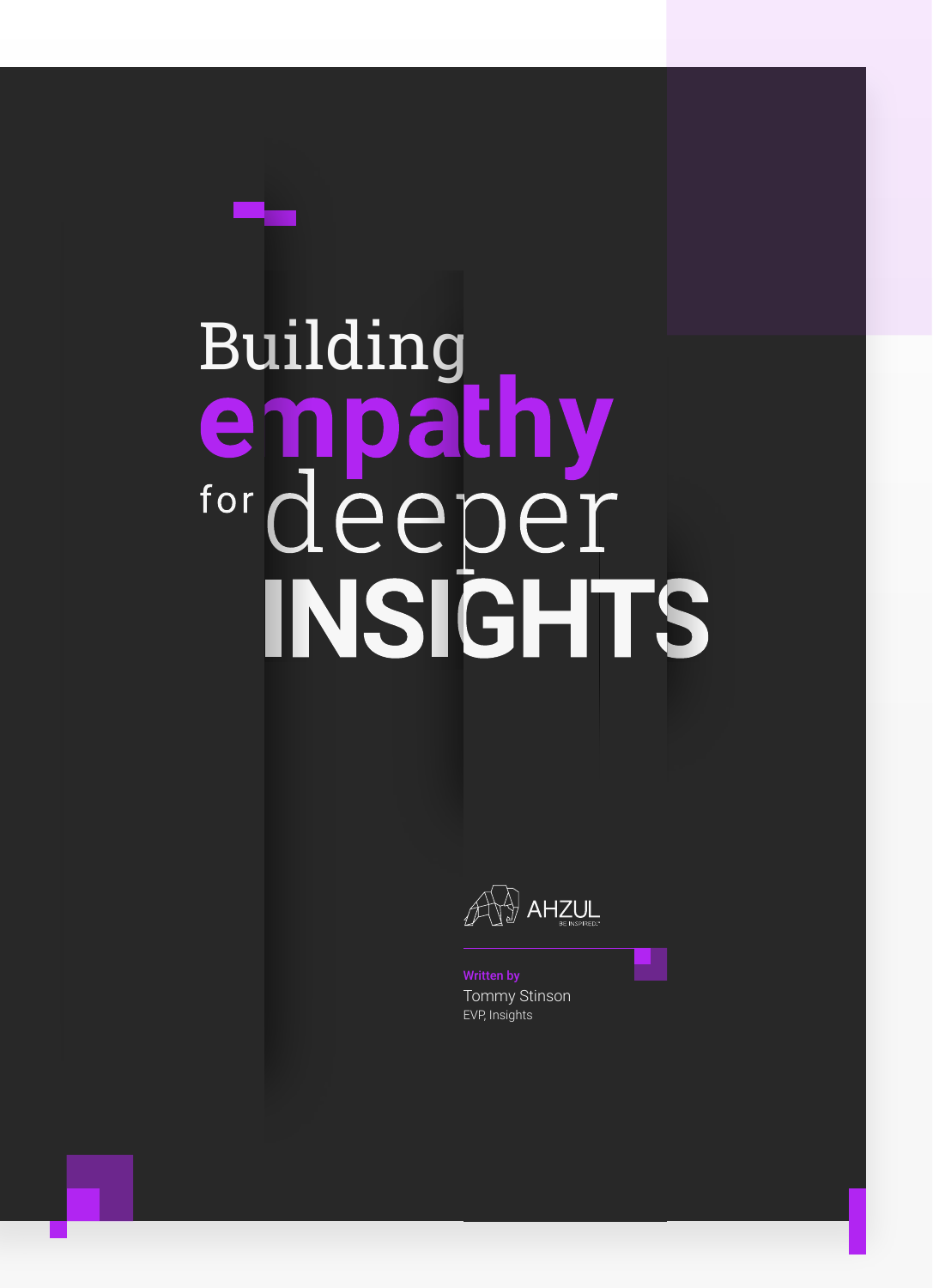Have you ever wondered why supermarkets and pharmacy chains sell sympathy cards and not empathy cards?

A review of recent literature seems to indicate that empathy would be a better way to comfort someone in dealing with difficulty. And our experience uncovering insights for our clients points to empathy as the more insightful, helpful, and human avenue to understanding others.

### **Merriam Merriam WEBSTER WEBSTER**

defines sympathy as,

an affinity, association, or relationship between persons or things wherein whatever affects one similarly affects the other.

At Ahzul we think of sympathy as akin to researchers or stakeholders hearing about someone's experience, putting themselves (temporarily) "in their shoes", and quickly jumping to decisions based on what the outsider thinks will meet the consumers' needs. Notice that this is all about "us" and "them"; sympathy is two parties affected, individually, with little real engagement between the two.

Contrasting the isolated understanding that underpins sympathy, our experience shows that **empathy** creates a deeper connection that truly understands others' experiences in their own terms, with others' own frameworks and cognitive structures. Brené Brown helpfully and insightfully defines empathy as,

an emotional skill set that allows us to understand what someone is experiencing and to reflect back that understanding.<sup>1</sup>

### The key words here are "emotional", "understand", and "reflect".

<sup>1</sup> Brené Brown (2021). Atlas of the Heart: Mapping Meaningful Connection and the Language of Human Experience. Random House

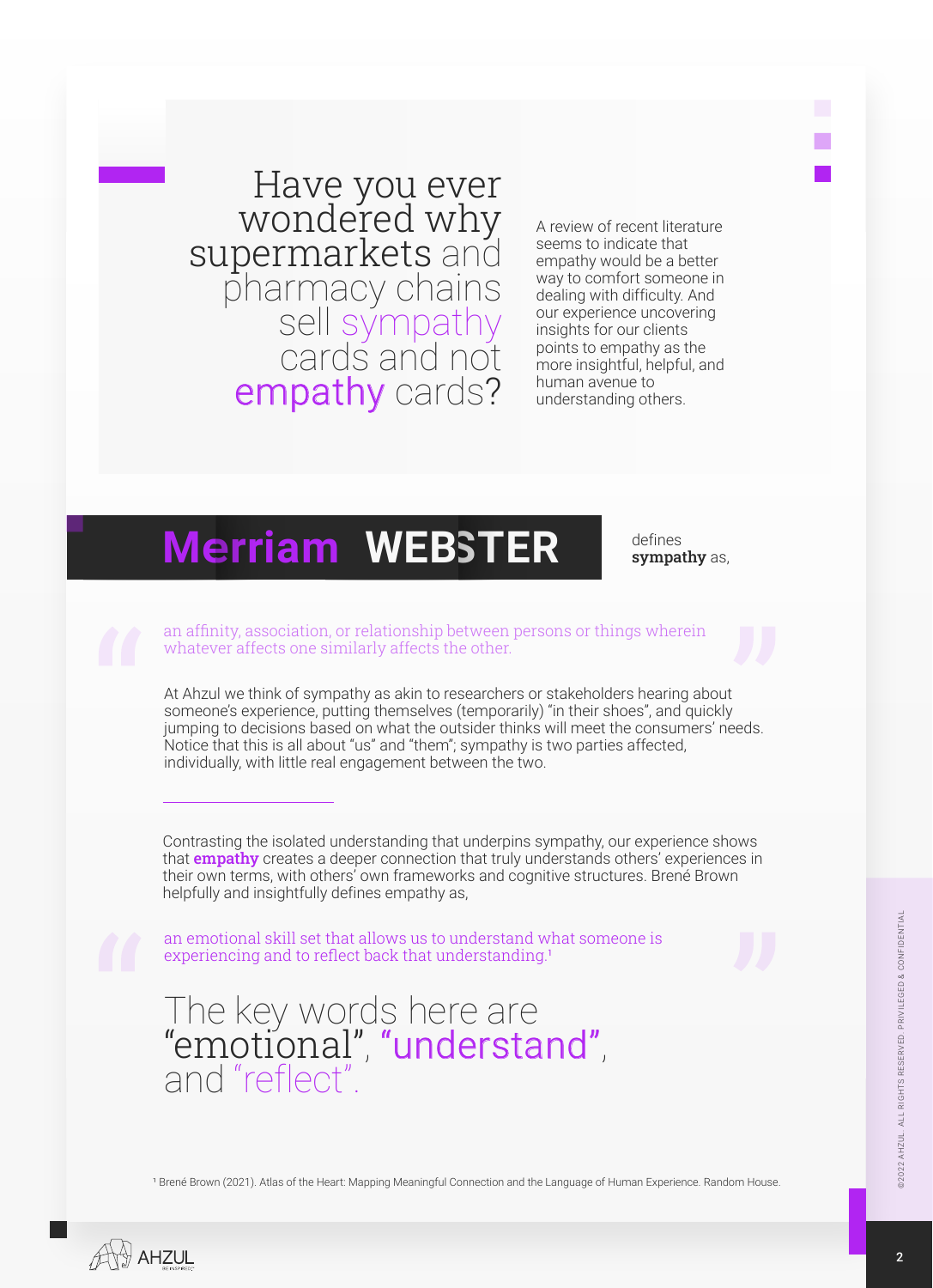#### empathic consumer<br>understanding At ahzul, we believe that

is at the heart of any effective strategic decision. We advocate empathy in every encounter with consumers – it's the basis for insight truly deep enough to provoke decisive action and lasting strategies. Yet, at the same time, we recognize how easy it is to fall into the trap of settling for **sympathetic** understanding, yielding easy answers but insufficient insight.

Getting it right has a material impact on our clients' businesses and their long-term prospects, from product design and development to marketing and long-term customer relationships.

There are three primary pillars of empathy that make it the foundation for each and every engagement we undertake. And these point to exactly why we believe that sympathy simply falls short.



### Sympathy is me-centered; **empathy is other-centered.**

Sympathetic understanding is based on evaluating others' experiences and, in turn, responding from a place of detached self-awareness. This means that, when researchers take a sympathetic approach, they aren't truly user or customer focused. By focusing on empathic understanding, however, we are rigorous in putting aside our experiences and comparisons and fully focus on the other, learning more about them and the foundational needs, experiences, and ways of seeing the world that make them unique.



### Sympathy is based on an agenda; **empathy forces us to suspend our agendas.**

Researchers often settle for a sympathetic understanding when they think their questions have been answered. They tend to begin with an inflexible pre-defined definition of the problem and then conduct research to solve that problem – whether it's the actual issue or not. When we incorporate empathic approaches, however, we have the flexibility, openness, and humanity to let people share stories without constraint and to remain open to unexpected aspects of their experiences. Often, this is fertile ground for novel insights and, in turn, recommendations and strategies that better address consumers' needs – and set up our clients for better long-term success.



### Sympathy imagines how others feel; **empathy truly understands.**

Research is fundamentally sympathetic when a researcher stops listening to participants and, instead, imagines themselves as the star of the story. This imagining gets in the way of real listening, missing an important opportunity to reach deeper insight. This leads to solution design that gives primacy to that researcher's experience rather than designing for the consumer.

 $\%$  AHZUL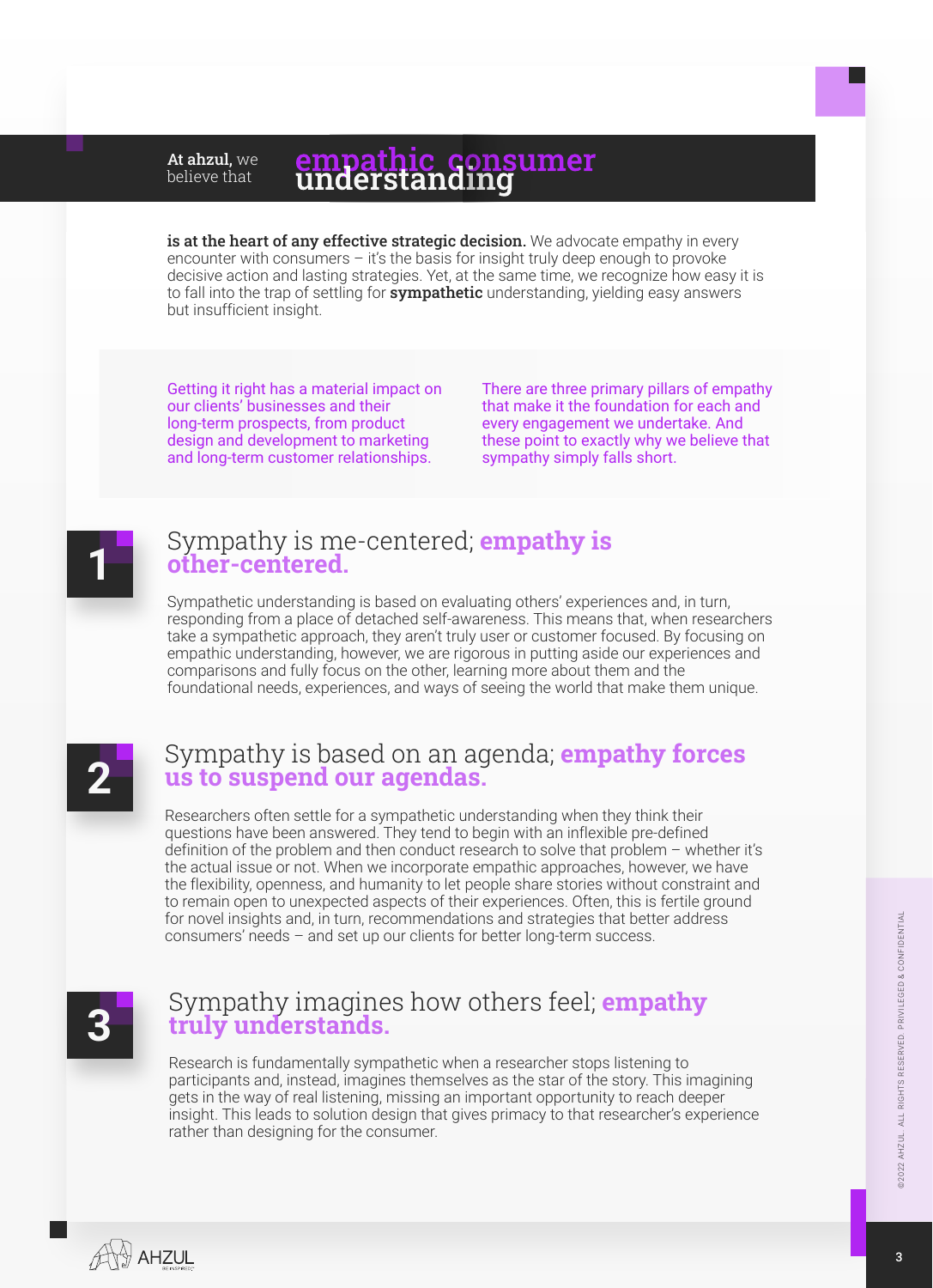**Empathy is difficult,** but necessary to create a solid<br>foundation for strategic decisions. **At Ahzul, we** help facilitate an empathetic mindset for ourselves and our clients by doing the following:

### **a**

#### **Allow for – and seek out - emotion.**

Moving beyond the 'what' to the 'why' and the attending feelings can help us to better understand each person's story, beyond what our own experiences have led us to expect to hear or encounter. We use projective techniques such as free association or blob trees that give participants tools (and permission) to speak more honestly and transparently.

## **b**

#### **Build in time to truly listen and create openness to the unexpected.**

Empathy takes time  $-$  it requires real listening, paying deep attention to what's said and unsaid. It requires that we allow people to tell their stories at their pace. We intentionally build "listen" time into discussion guides and research time, avoiding the tendency to pack interview slots so full that no time remains for flexibility or lingering over a topic.



#### **Suspend our agendas and maintain vulnerable openness.**

Business needs require that we approach fieldwork with a top-down, bottom-up mindset; we design research based on assumptions and go into fieldwork with hypotheses. But executing that work well means that we hold those structures lightly, actively working to make sure that they don't introduce bias and create sympathy rather than empathy. Suspending agendas and facilitating openness is fundamental to how we achieve empathic understanding.

We've written before that the insights industry – especially qualitative – can be a positive force for change in our collective discourse. Digging deeper to reach an empathic understanding is crucial to making this a reality. Where we **empathically** understand each other we find greater tolerance and deeper connections. At its core, we believe empathic research is a stronger foundation for a consumer understanding that inspires informed action and sound strategies.

Want to learn more about strategies for getting to a truly<br>empathetic understanding of your<br>audiences? Wed'love to chat!